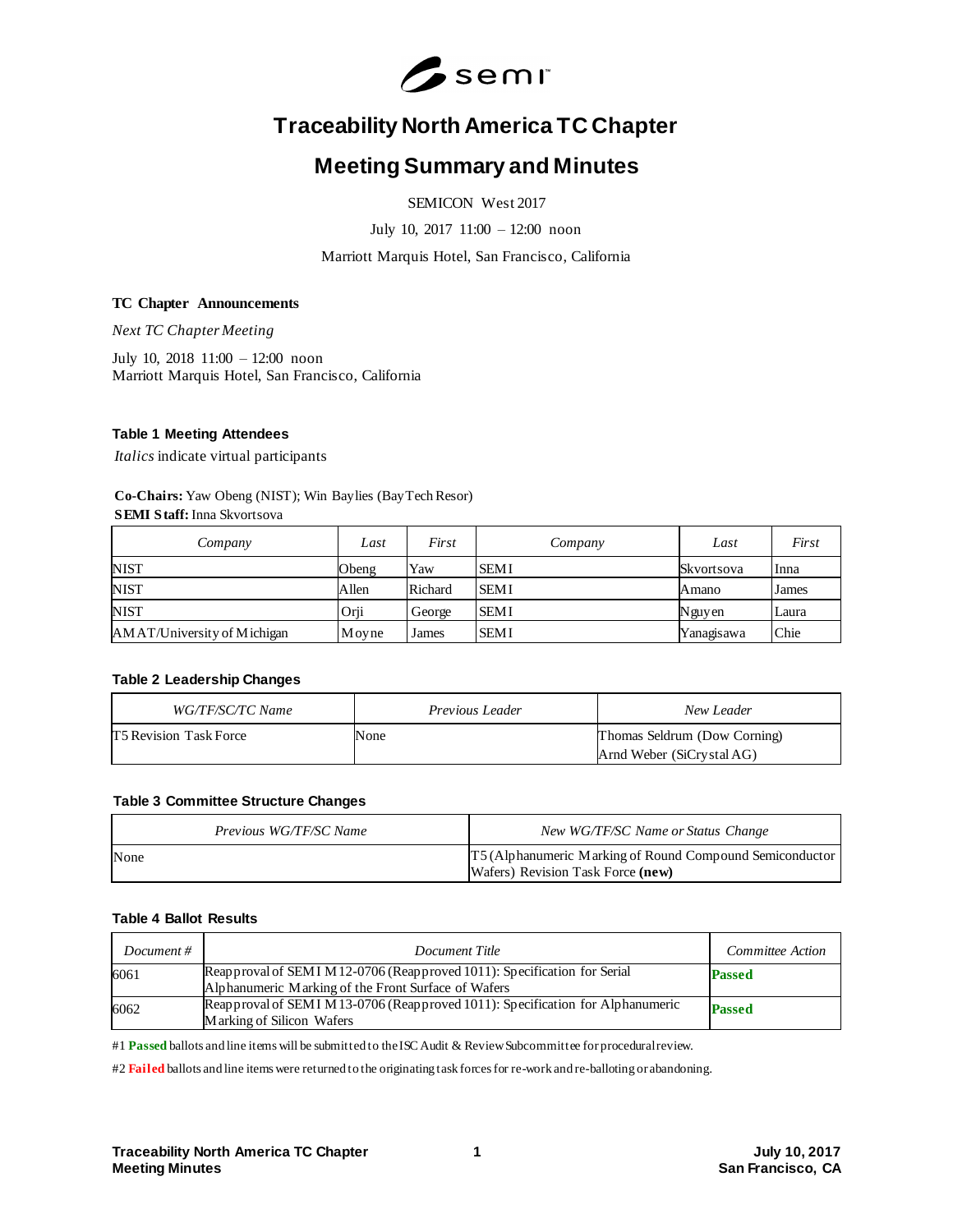

## **Table 5 Activities Approved by the GCS between meetings of the TC Chapter**

| #    | Type         | <i>SC/TF/WG</i> | Details                                                                                                                                                           |
|------|--------------|-----------------|-------------------------------------------------------------------------------------------------------------------------------------------------------------------|
| n/a  | <b>TFOF</b>  | n/a             | IT5 Revision Task Force                                                                                                                                           |
| 6117 | <b>SNARF</b> |                 | T5 Revision TF Line Item Revision to SEMI T5-1214, Specification for Alphanumeric Marking of Round<br>Compound Semiconductor Wafers<br>Approved by GCS 12/02/2016 |

## **Table 6 Authorized Activities**

| Listing of all revised or new SNARF(s) approved by the Originating TC Chapter. |  |  |
|--------------------------------------------------------------------------------|--|--|
|                                                                                |  |  |

| #    | Type         | <i>SC/TF/WG</i>   | Details                                                                                                               |
|------|--------------|-------------------|-----------------------------------------------------------------------------------------------------------------------|
| 6245 | <b>SNARF</b> | 5Yr Review        | Reapproval of SEMI T15-0812, General Specification of Jig ID: Concept                                                 |
| 6246 | <b>SNARF</b> | <b>5Yr Review</b> | Reapproval of SEMIT17-0706 (Reapproved 0812), Specification of Substrate<br>Traceability                              |
| 6247 | <b>SNARF</b> | <b>5Yr Review</b> | Reapproval of SEMI T18-1106 (Reapproved 0812), Specification of Parts and<br><b>Components Traceability</b>           |
| 6244 | <b>SNARF</b> | <b>5Yr Review</b> | Reapproval of SEMI T10-0701 (Reapproved 0912) Test Method for the Assessment of<br>2D Data Matrix Direct Mark Ouality |

#1 SNARFs and TFOFs are available for review on the SEMI Web site at: <http://downloads.semi.org/web/wstdsbal.nsf/TFOFSNARF>

## **Table 7 Authorized Ballots**

| #    | When         | ТF                | <i>Details</i>                                                                                                       |
|------|--------------|-------------------|----------------------------------------------------------------------------------------------------------------------|
| 6245 | <b>SNARF</b> | <b>5Yr Review</b> | Reapproval of SEMI T15-0812, General Specification of Jig ID: Concept                                                |
| 6246 | <b>SNARF</b> | <b>5Yr Review</b> | Reapproval of SEMI T17-0706 (Reapproved 0812), Specification of Substrate<br>Traceability                            |
| 6247 | <b>SNARF</b> | <b>5Yr Review</b> | Reapproval of SEMI T18-1106 (Reapproved 0812), Specification of Parts and<br>Components Traceability                 |
| 6244 | <b>SNARF</b> | <b>5Yr Review</b> | Reapproval of SEMIT10-0701 (Reapproved 0912) Test Method for the Assessment of 2D<br>Data Matrix Direct Mark Quality |

#### **Table 8 SNARF(s) Granted a One-Year Extension**

|      | $\pi r$<br> | Title | $\overline{\phantom{a}}$<br><i>Expiration</i><br>ate |
|------|-------------|-------|------------------------------------------------------|
| None |             |       |                                                      |

#### **Table 9 SNARF(s) Abolished**

|      | TF         | Title                                                                                                                                                                           |
|------|------------|---------------------------------------------------------------------------------------------------------------------------------------------------------------------------------|
| 5921 | 5Yr Review | Reapproval of SEMI T19-0311: Specification for Device Marking<br>Activity now is owned by Japan Chapter of Traceability TC and registered under different<br><b>SNARF#5971.</b> |

## **Table 10 Standard(s) to receive Inactive Status**

| <b>Standard Designation</b> | Title |
|-----------------------------|-------|
| None                        |       |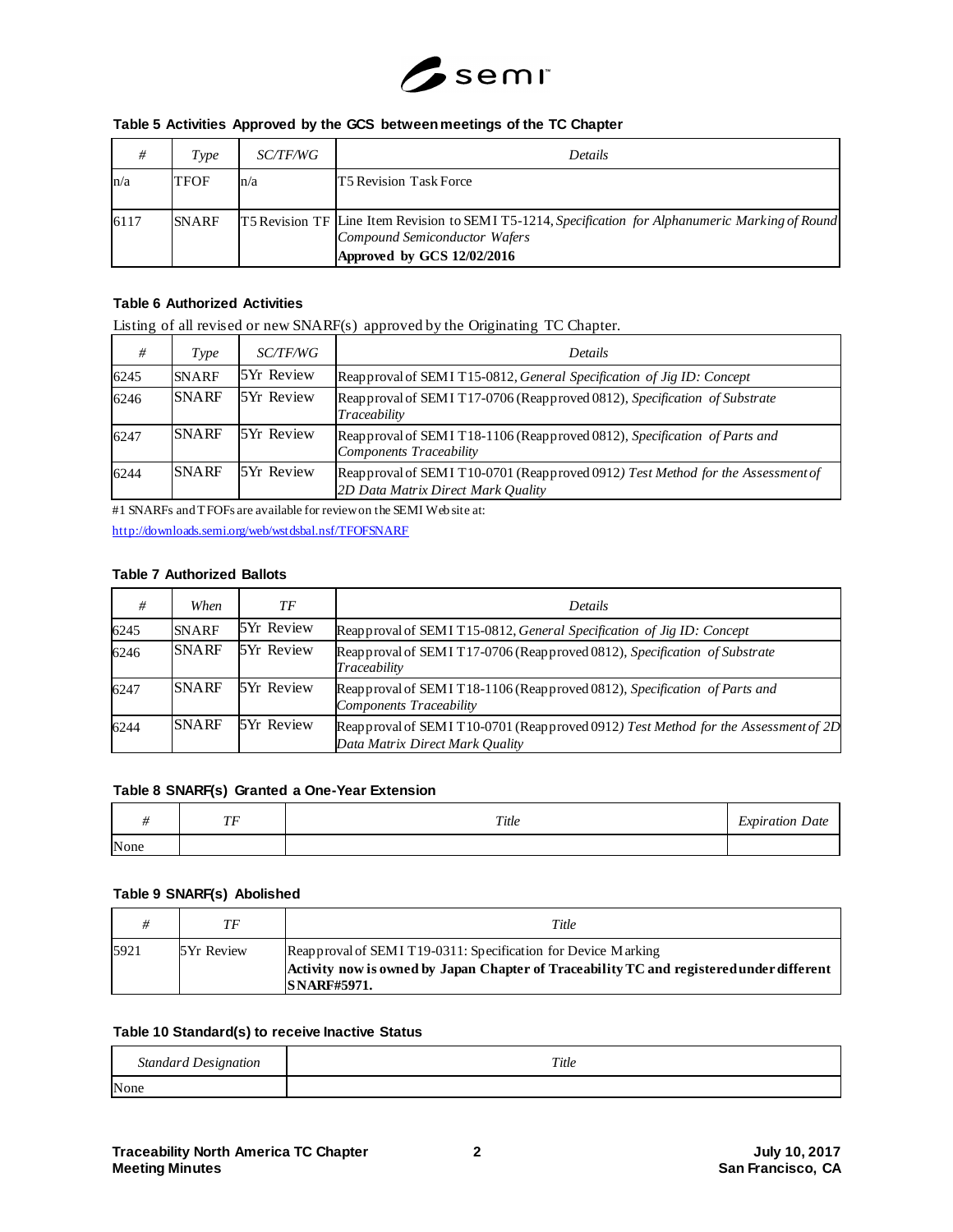

## **Table 11 New Action Items**

| Item #      | Assigned to                   | Details                                                                                                       |
|-------------|-------------------------------|---------------------------------------------------------------------------------------------------------------|
| 2017July#01 | $\vert$ (Inna S., Chie)<br>1. | To share <i>NIST Cybersecurity Framework</i> v1.1 presentation with Japan Chapter for review<br>and feedback. |

#### **Table 12 Previous Meeting Action Items**

| Item $#$       | Assigned to     | <b>Details</b>                                                                                                                                  |
|----------------|-----------------|-------------------------------------------------------------------------------------------------------------------------------------------------|
| $2015$ Jul#01  | Win Baylies     | Organize a Standards Workshop on Security Requirement in ITRS 2.0 and how the SEM I<br>Standards Program can support the ITRS 2.0. In-progress. |
| $ 2015$ Jul#02 | James Amano     | Explore how the SEMI Standards Program can support the ITRS (now IRDS) 2.0. In-<br>progress                                                     |
| $ 2016$ Jul#01 | Inna Skvortsova | Issue reapproval ballots for SEMI M12 and M13 in Cycle 7 or 8 2016.<br><b>DONE</b>                                                              |

#### **1 Welcome, Reminders, and Introductions**

Yaw Obeng (NIST) called the meeting to order at 11:09AM. The meeting reminders on antitrust issues, intellectual property issues and holding meetings with international attendance were reviewed. Attendees introduced themselves.

#### **Attachment 01**: **SEMI Standards Required Meeting Elements.ppt**

#### **2 Review of Previous Meeting Minutes**

The TC Chapter reviewed and approved the minutes of the previous meeting.

SEMI staff, Inna Skvortsova, co-chaired the TC meeting due to low attendance to facilitate the motion.

| <b>Motion:</b>                       | To approve the previous meeting minutes from SEMICON West 2016 TCM eeting |
|--------------------------------------|---------------------------------------------------------------------------|
| $\rm\,By\,$ / $\rm 2^{nd}\mathbf{.}$ | Yaw Obeng (NIST)/ James Moyne (AMAT)                                      |
| Discussion:                          | None                                                                      |
| Vote:                                | 2-0. All in favor. Motion passed.                                         |
|                                      |                                                                           |

## **Attachment 02**: **NA Traceability TC Meeting Minutes (July 2016).pdf**

#### **3 Liaison Reports**

#### *3.1 Traceability Japan TC Chapter Report*

Chie Yanagisawa reported for the Traceability Japan TC Chapter. Of note:

- Leadership
	- o Committee Co-chairs: Yoichi Iga (Toshiba); Hirokazu Tsunobuchi (Keyence)
- Meeting Information
	- o Last meeting Japan Standards Winter 2016 Meetings
		- December 16, 2016 in conjunction with SEMICON Japan 2016
		- Tokyo Big Sight Conference Tower, Tokyo, Japan
	- o Next meeting
		- December 15, 2017 in conjunction with SEMICON Japan 2017
		- Tokyo Big Sight Conference Tower, Tokyo, Japan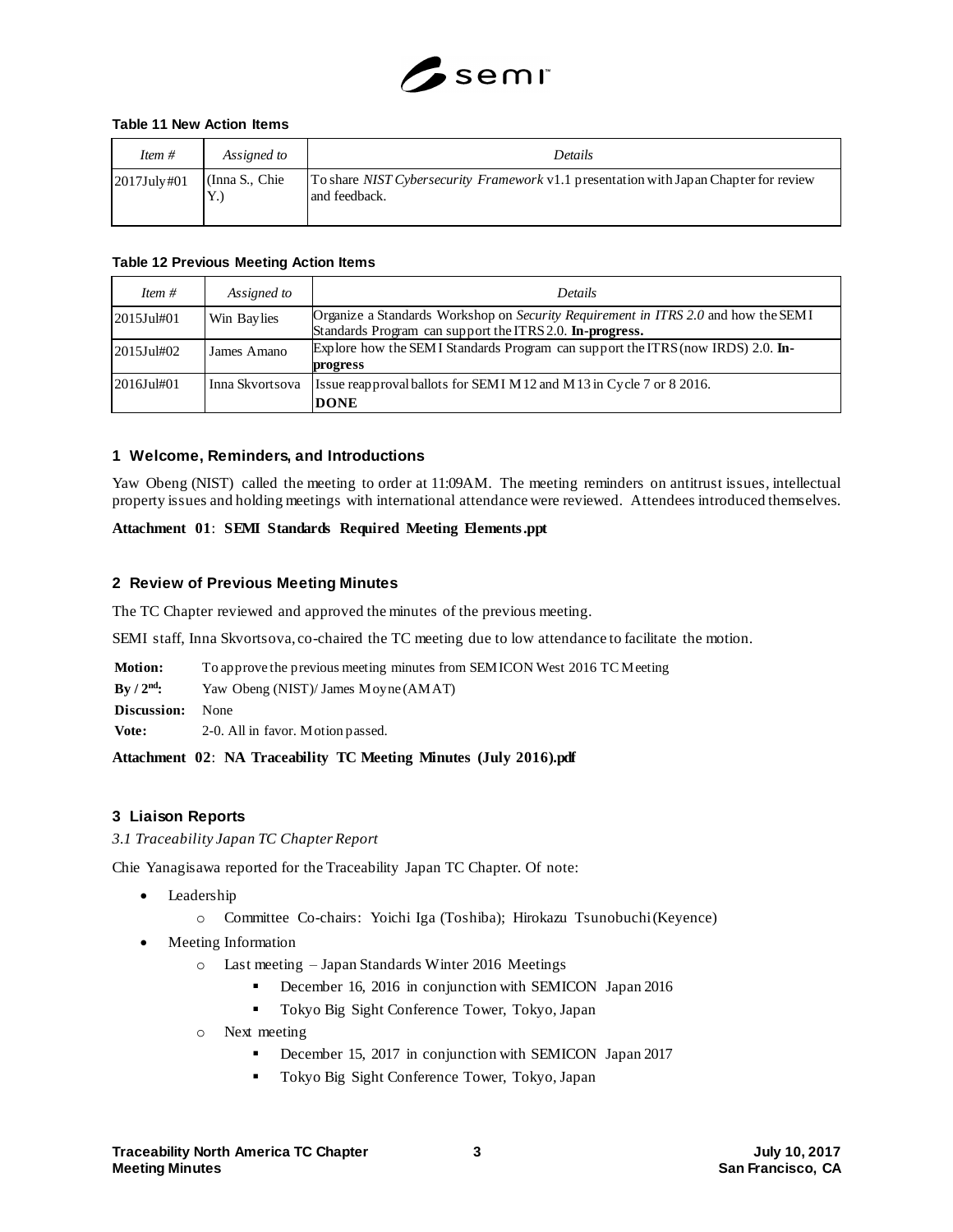

- Document Review Summary at Japan Standards Winter 2016 Meetings in conjunction with SEMICON Japan 2016
	- o 5971, Reapproval of SEMI T19-0311, *Specification for Device Marking*
		- Passed as balloted /Superclean
			- #5971 passed A&R and waiting for the proof
- Approved SNARF at Japan Standards Winter 2016 Meetings in conjunction with SEMICON Japan 2016
	- o 6203, Reapproval of SEMI T22-0212: *Specification for Traceability by Self Authentication Service Body and Authentication Service Body*
		- 5 Year Review TF
- Upcoming Ballot 2017
	- o 6203, Reapproval of SEMI T22-0212: *Specification for Traceability by Self Authentication Service Body and Authentication Service Body*
- Task Force Updates
	- o 5 years review Task Force
		- Leader
			- Hirokazu Tsunobuchi (KEYENCE)
		- Current activity
			- #5971 Ballot: Reapproval of SEMI T19-0311 "Specification for Device Marking"
				- o Passed as balloted at the Traceability Japan TC Chapter meeting on Dec. 16, 2016 in conjunction with SEMICON Japan 2016
				- o Passed A&R in Jan-Feb 2017
				- o Waiting for proof
			- #6203 SNARF for Reapproval of SEMI T22-0212 "Specification for Traceability by Self Authentication Service Body and Authentication Service Body"
				- o Approved at the Traceability Japan TC Chapter meeting on Dec. 16, 2016 in conjunction with SEMICON Japan 2016
				- o To be submitted for late cycle in 2017
	- o Fiducial Mark Interoperability TF
		- The latest TF meeting on Nov. 18, 2015
		- Disbandment of this TF
			- TF leaders decided to propose disbanding this TF to each technical committee
			- If this proposal is agreed by all Japan TC Chapters of Assembly & Packaging, I&C, PIC, Silicon Wafers and Traceability, then the TF will be discharged.
				- o The Silicon Wafers agreed on March 9, Assembly & Packaging agreed on March 13, PI&C agreed on April 19 and the I&C agreed on April 21.
				- o To be proposed at the next Japan TC Chapter meeting of Traceability.
		- Backend alignment issues with introducing fiducial mark wafer
			- Would be discussed in Assembly & Packaging Japan TC Chapter after its disbandment.
- For more information, please contact Chie Yanagisawa at SEMI Japa[n cyanagisawa@semi.org](mailto:cyanagisawa@semi.org)

## **Attachment 03: Japan Traceability TC Report (July 2017).ppt**

#### *3.2 SEMI Staff Report*

James Amano (SEMI) gave the SEMI Staff Report. Of note: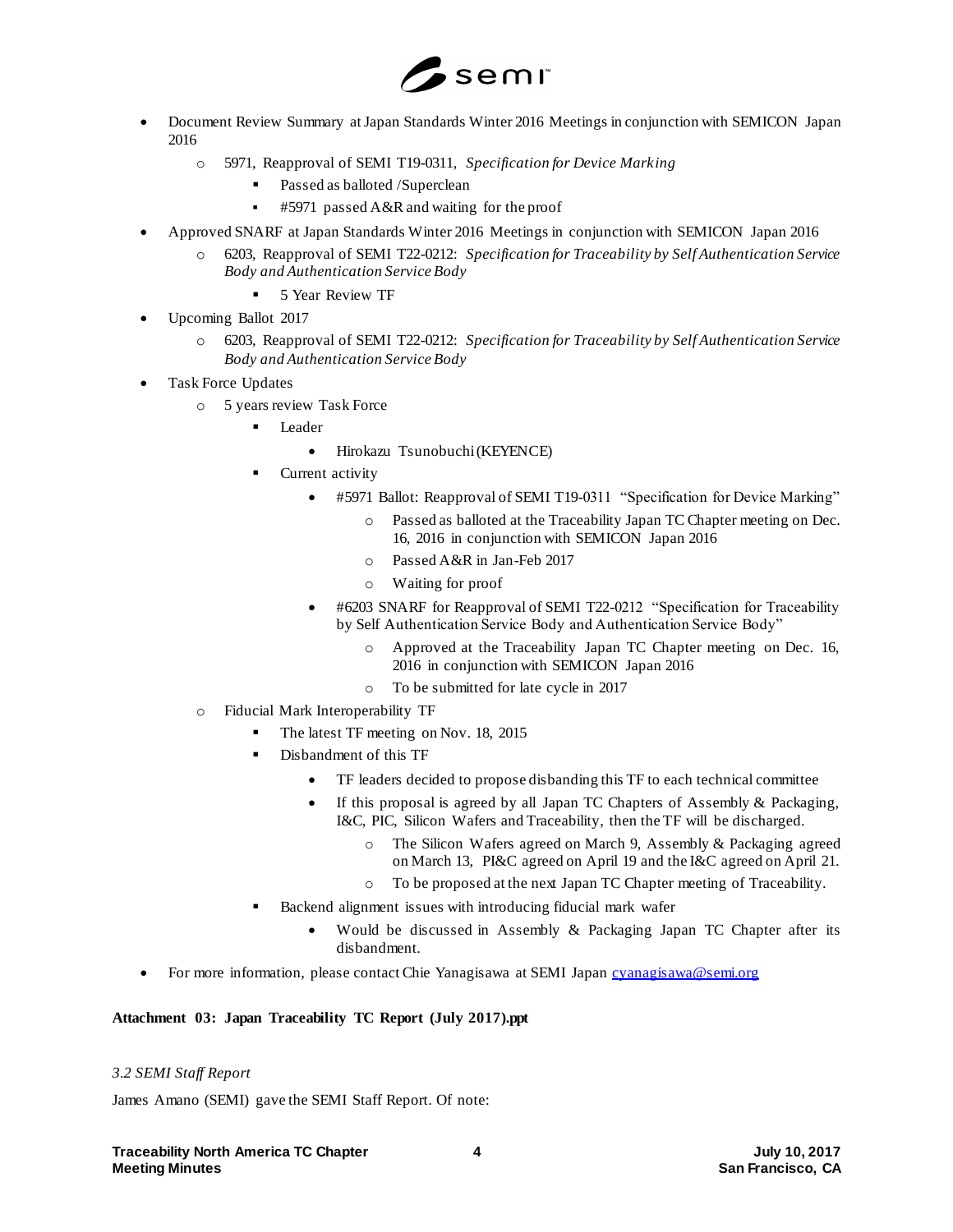

## *SEMI Global 2017 Calendar of Events*

- o SEMICON West (July 11-13, 2017, San Francisco, California)
- o SEMICON Taiwan (September 13-15, 2017, Taipei, Taiwan)
- o PV Taiwan (September 18-20, 2017,Taipei, Taiwan)
- o SEMICON Europa (November 14-17, 2017, Munich, Germany)
- o SEMICON Japan (December 13-15, 2017, Big Sight Tokyo, Japan)

*Upcoming North America Meetings 2017*

- o NA Standards Fall 2017 Meetings (November 6-9, 2017, SEMI HQ, Milpitas, California)
- o NA Standards Spring 2017 Meeting (April 2-5, 2018 <tentative dates> SEMI HQ, Milpitas, California)
- o SEMICON West 2018 Meetings (July 10-12, 2018 San Francisco, California)

*Letter Ballot Critical Dates for NA Standards Spring 2017 meetings*

- $\circ$  Cycle 6-17: due Jul 21 / Voting Period: Aug 1 Aug 31
- $\circ$  Cycle 7-17: due Aug 18 / Voting Period: Sep 1 Oct 2
- o Cycle 8-17: due Oct 13 / Voting Period: Oct 27 Nov 27
- o Cycle 9-17: due Nov 16 / Voting Period: Nov 29 Dec 29

<http://www.semi.org/en/Standards/Ballots>

*SEMI Standards Publications* 

| Cycle      | <b>New</b> | Revised | Reapproved | Withdrawn |
|------------|------------|---------|------------|-----------|
| March 2017 |            | 16      |            |           |
| April 2017 |            | 6       |            |           |
| May 2017   |            |         | 6          |           |
| June 2017  |            |         |            |           |

Total SEMI Standards in portfolio: 974. Includes 191 Inactive Standards

- GTC Charter & Scope Review
	- o Problem Statement
		- **Majority of GTCs** do not have unified scope
		- **Most have charter but not scope**
		- Only a few GTC include scope in its charter
	- $\circ$  As any task force that is parented by a TC Chapter(s) of the GTC are required to be within the charter and scope of its parent GTC (See Regulations ¶5.7.3.2), every GTC must have a set of published charter and scope.
	- o Current charter & scope of GTC
		- <http://downloads.semi.org/web/wstdsbal.nsf/StdCharters>
	- o Traceability Global TC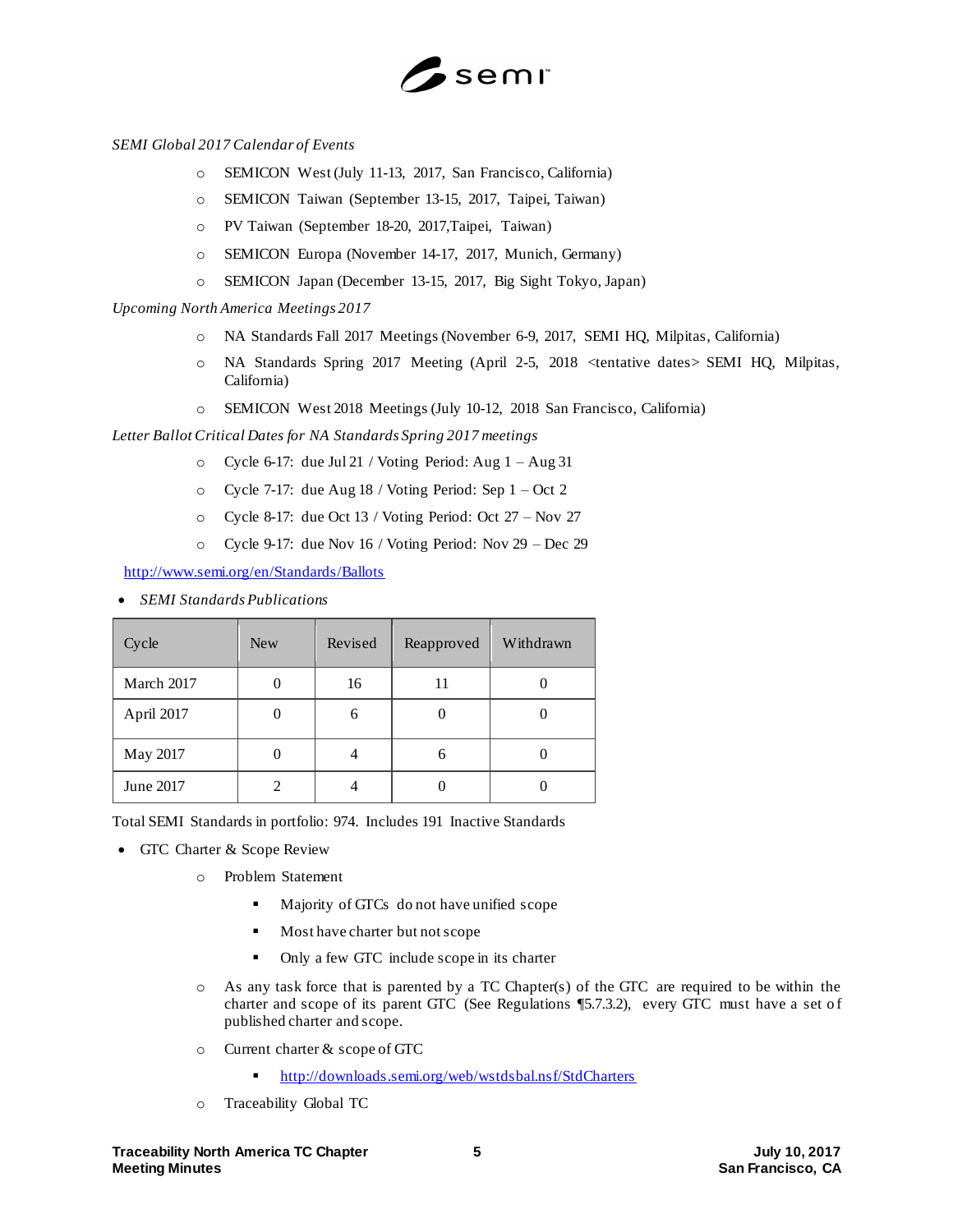

- o *Current Charter*
	- Capture user requirements and develop standards to enable full traceability of materials and other factory resources in semiconductor manufacturing. This will include marking and identification techniques, encode/decode methods, inter-company exchange of information, and characteristics of marking/reading sub-systems needed by the industry, from semiconductor, flat panel display, and other materials manufacturing through final product assembly and test.
- o *Current Scope*
	- Standards of traceability including and not limited to: Encode/decode hardware and software Common symbologies Active/passive transponders Inter-company exchange of information (incl. Front-end to back-end exchange) Definitions of common manufacturing items on traceability
- o *No action needed from the TC.*
- Requirements/Process Reminders for TC Chapter Meetings
	- o Standards Document Development Project Period
		- Project period shall not exceed 3 years (Regs 8.3.2)
			- SNARF approval to TC Chapter approval
		- If document development activity is found to be continuing, but cannot completed with the project period, TC Chapter may grant one-year extension at a time, as many times as necessary.
		- The TC Chapter should review the expiration dates for all applicable SNARFs at each TC Chapter meeting. (PM Note 10)
	- o SNARF Review Period
		- A submitted SNARF for a new, or for a major revision to an existing, Standard or Safety Guideline is made available to all members of a TC Chapter's parent global technical committee for two weeks for their review and comment. (Regs 8.2.1)
			- If the SNARF is submitted at a TC Chapter meeting, the committee can review and approve, but the SNARF will need to be distributed for two weeks and then approved via GCS.
	- o Procedures for Correcting Nonconforming Titles of Published Standards Document (PM Appx. 4)
		- Some Standards qualify for a special procedure where a line item change can be used to correct the titles. Otherwise, the corrective action will likely require a major revision.
		- Use of PIP form is allowed to correct title if all of the following conditions are met:
			- Standards having only one Subtype
			- Changes either Specifications to Specification or Test Methods to Test Method
			- No concomitant text change is required
			- Approved by at least one co-chair of the TC Chapter
		- Example:
			- SEMI F69-1213, Test Methods for Transport and Shock Testing of Gas Delivery Systems
- *SNARF(s) and TFOF Approved by GCS in between TC Chapter Meetings*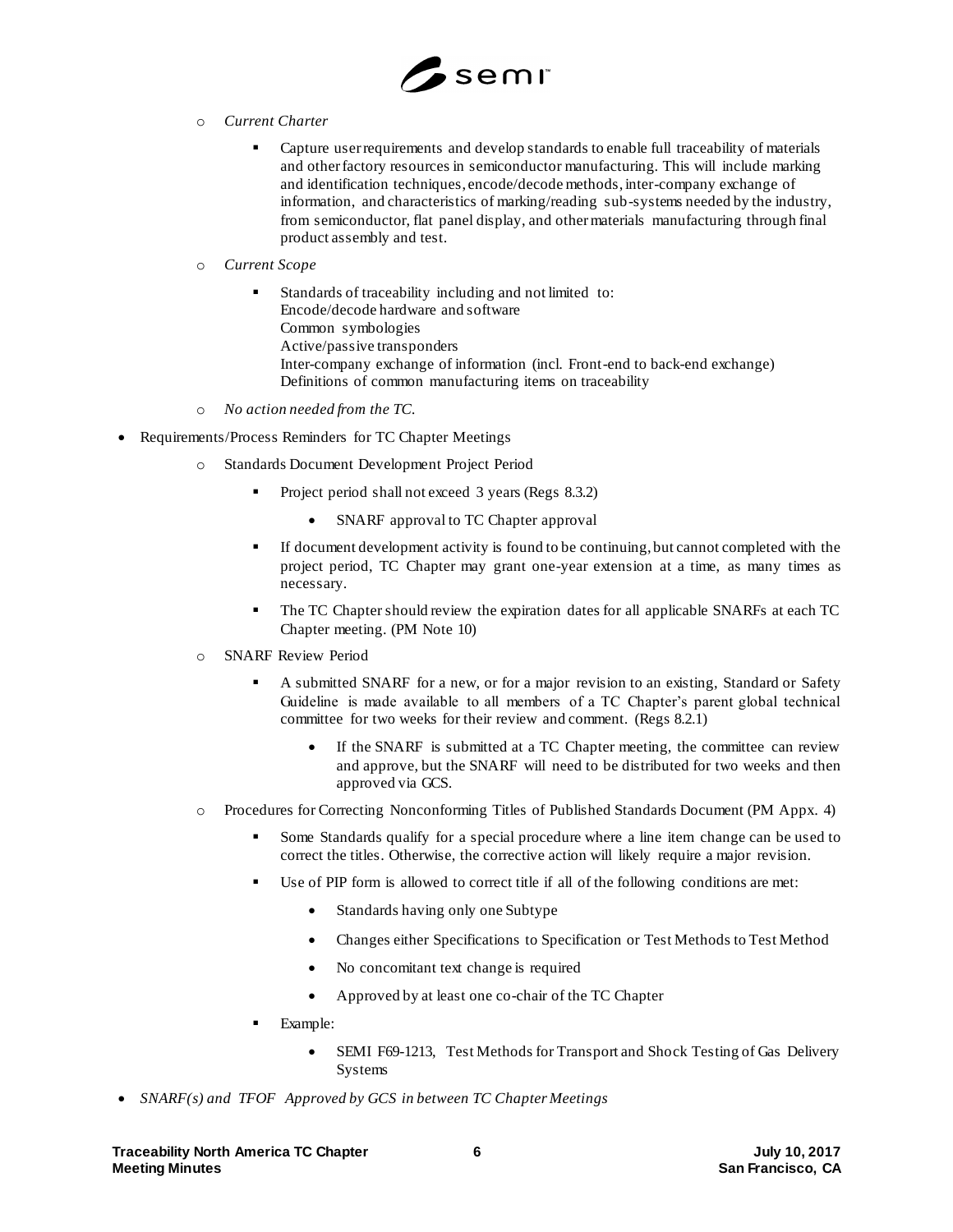

- o **SNARF 6117** for **Line Item Revision to SEMI T5-1214**, Specification for Alphanumeric Marking of Round Compound Semiconductor Wafers
- o New TFOF for **T5 Revision**
- o Approved by GCS 12/02/2016
- *SNARF 3 year status TC Chapter may grant a one-year extension*
	- o SNARF for Reapproval of SEMI T19-0311: Specification for Device Marking
		- $\blacksquare$  SNARF # 5921
		- Approved  $07/13/2015$ , due for extension  $07/13/2018$
- Nonconforming Titles
	- o *None*

NOTE: Refer to Procedure Manual (PM) Appendix Table A4-1 and A4-2

o Documents due for 5 Year Review

| <b>Name</b>               | Due       | Title                                                        |
|---------------------------|-----------|--------------------------------------------------------------|
| <b>SEMI T15-0812</b>      | 8/16/2017 | General Specification of Jig ID: Concept                     |
| SEMI T17-0706 (Reapproved | 8/16/2017 | Specification of Substrate Traceability                      |
| 0812)                     |           |                                                              |
| SEMI T18-1106 (Reapproved | 8/16/2017 | Specification of Parts and Components Traceability           |
| 0812)                     |           |                                                              |
| SEMI T10-0701 (Reapproved | 9/28/2017 | Test Method for the Assessment of 2D Data Matrix Direct Mark |
| 0912)                     |           | Ouality                                                      |

## **Attachment 04: SEMI Staff Report Traceability TC (July 2017).ppt**

## **4 Ballot Review**

NOTE 1: TC Chapter adjudication on ballots reviewed is detailed in the Audits & Review (A&R) Subcommittee Forms for procedural review. The A&R forms are available as attachments to these minutes. The attachment number for each balloted document is provided under each ballot review section below.

#### *4.1 Ballot #6061*

The TC Chapter reviewed the Document #6061, Reapproval of SEMI M12-0706 (Reapproved 1011), *Specification for Serial Alphanumeric Marking of the Front Surface of Wafers*

The ballot **passed** TC review and will be submitted to the ISC A&R for procedural review. Details can be found in the attached Procedural Review file.

| <b>Motion:</b>           | Document # 6061 is not a Safety Document, when all safety-related information is removed,<br>Document is still technically sound and complete. |  |
|--------------------------|------------------------------------------------------------------------------------------------------------------------------------------------|--|
| $By / 2nd$ :             | Yaw Obeng (NIST) / James Moyne (AMAT/University of Michigan)                                                                                   |  |
| <b>Discussion:</b> None. |                                                                                                                                                |  |
| Vote:                    | 4-0. Motion passed.                                                                                                                            |  |
|                          |                                                                                                                                                |  |
| <b>Motion:</b>           | Forward Document #6061 to the ISC A&R for procedural review as written.                                                                        |  |
| $By / 2nd$ :             | Yaw Obeng (NIST) / James Moyne (AMAT/University of Michigan)                                                                                   |  |
| <b>Discussion:</b> None. |                                                                                                                                                |  |
| Vote:                    | 4-0. Motion passed.                                                                                                                            |  |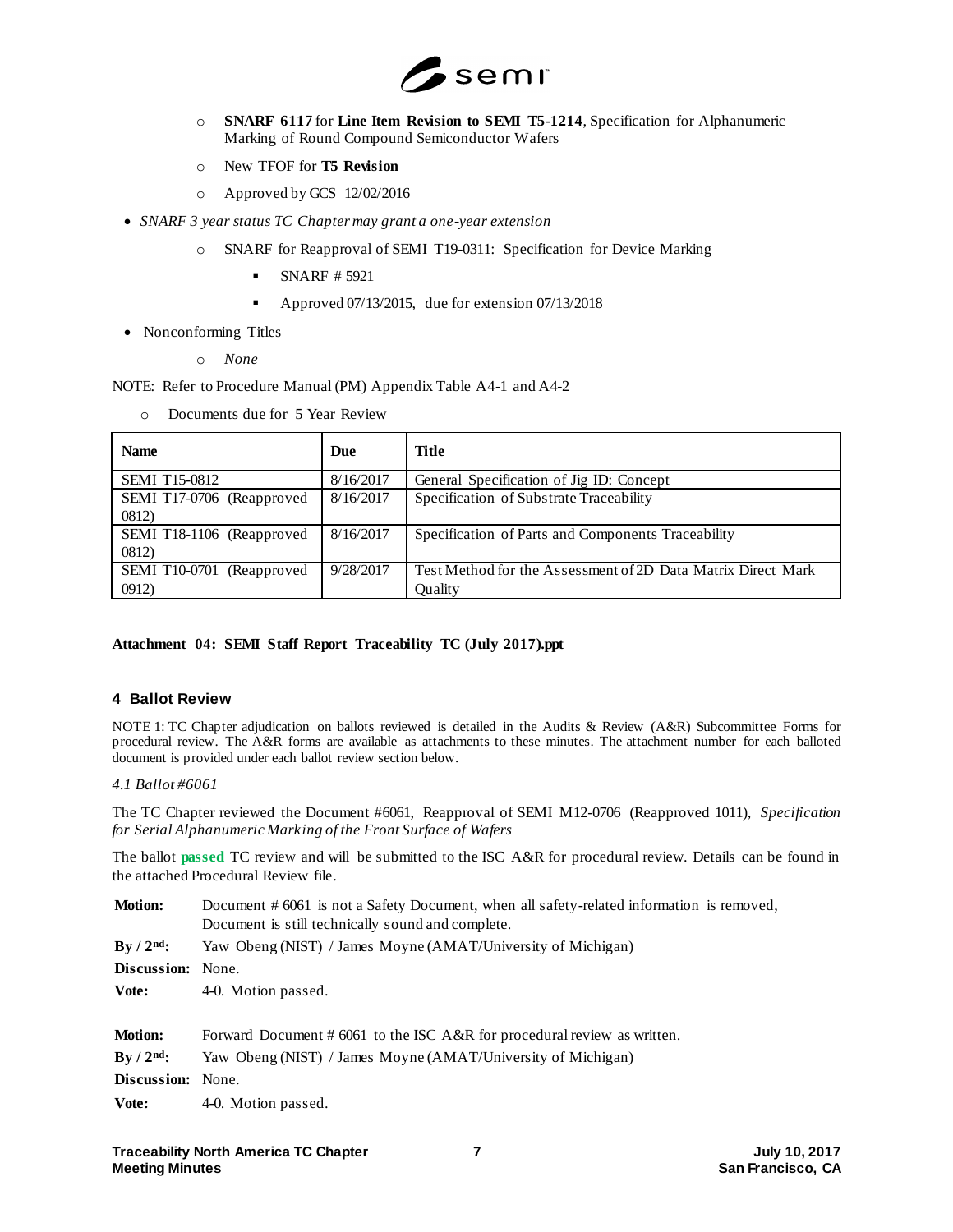

### **Attachment 05: 6061\_Procedural Review**

*4.2 Ballot # 6062*

The TC Chapter reviewed the Document #6062, Reapproval of SEMI M13-0706 (Reapproved 1011): *Specification for Alphanumeric Marking of Silicon Wafers*

The ballot **passed** TC review and will be submitted to the ISC A&R for procedural review. Details can be found in the attached Procedural Review file.

**Motion:** Document # 6062 is not a Safety Document, when all safety-related information is removed, Document is still technically sound and complete.

**By / 2nd**: Yaw Obeng (NIST) / James Moyne (AMAT/University of Michigan)

**Discussion**: None.

**Vote**: 4-0. Motion passed.

|                              | Attachment 06: 6062 Procedural Review                                    |
|------------------------------|--------------------------------------------------------------------------|
| Discussion:                  | None.                                                                    |
| $\mathrm{Bv}/\mathrm{2nd}$ : | Yaw Obeng (NIST) / James Moyne (AMAT/University of Michigan)             |
| <b>Motion:</b>               | Forward Document # 6062 to the ISC A&R for procedural review as written. |

#### **5 Subcommittee and Task Force Reports**

*5.1 5 Year Review Traceability TF*

No report provided by TF leaders. NA Traceability co-Chair. Yaw Obeng, conducted the TF meeting.

- NA Traceability co-Chair, Yaw Obeng, commented that Task Force leaders not responsive.
- Task Force needs active leadership to carry out review and maintenance of Traceability documents.

*5.2 T5 Revision Task Force*

- New Task Force formed between NA Traceability Technical Committee meetings with GCS approval.
- TF did not meet during SEMICON West 2017.
- Working on developing Line Item Revision to SEMI T5-1214, Specification for Alphanumeric Marking of Round Compound Semiconductor Wafers
	- o Intercommittee ballot to Compound Semiconductor Materials

## **6 Old Business**

*6.1 Standards due for Five-Year Review.*

James Amano (SEMI) addressed the TC Chapter on this topic. Of note:

TC Chapter reviewed and authorized new activities (SNARFs) to work on reapprovals of documents due for 5 Year review:

- o SEMI T10-0701
- o SEMI T15-0812
- o SEMI T17-0706
- o SEMI T18-1106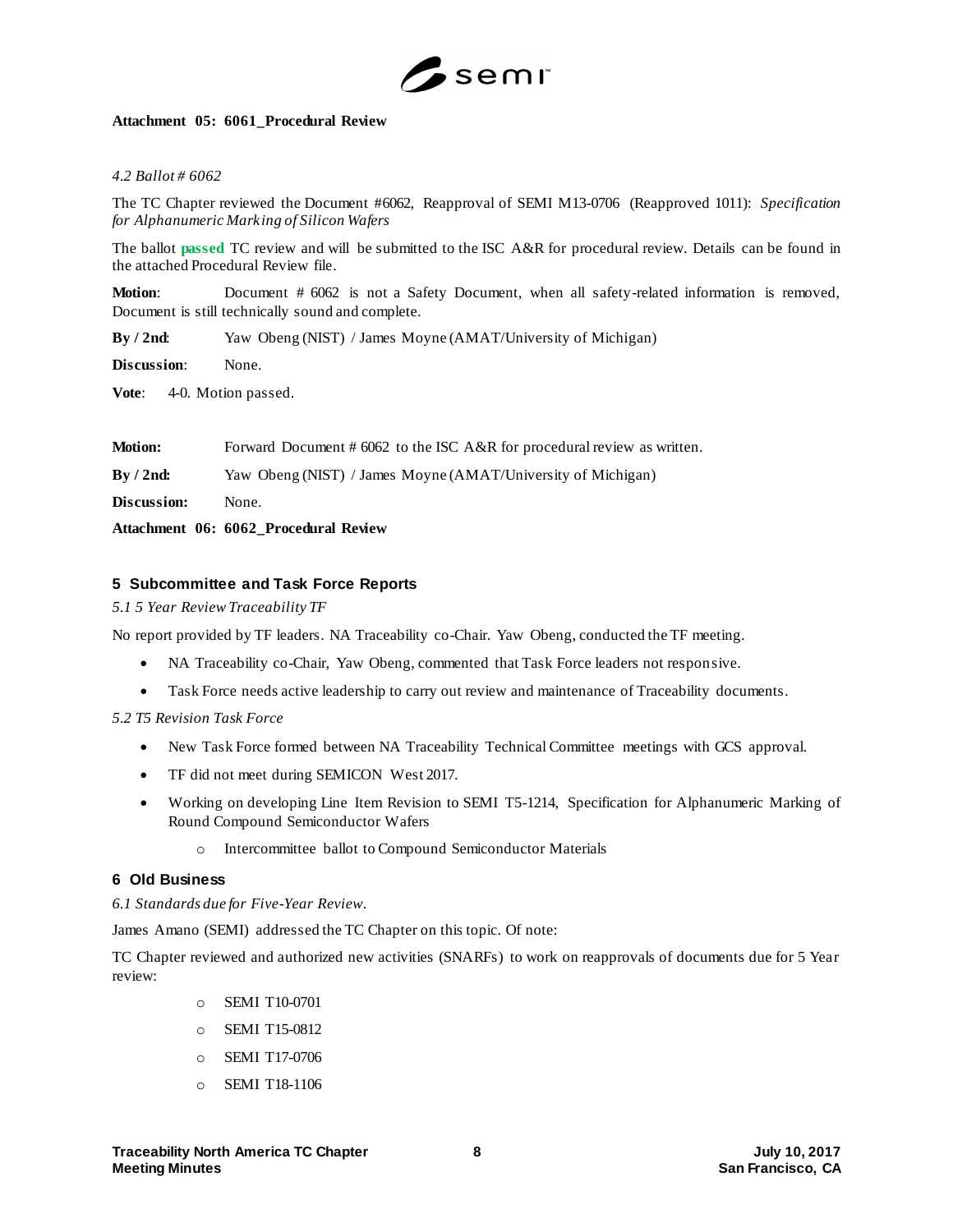

| <b>Motion:</b>                  | To approve SNARF for Reapproval of SEMIT10, T15, T17, T18 and send out for ballots in Cycle 7-2017 to be<br>adjudicated at SEMICON Japan 2017 |  |
|---------------------------------|-----------------------------------------------------------------------------------------------------------------------------------------------|--|
| $\rm\,By\,$ / $\rm\,2^{nd}\rm:$ | Yaw Obeng (NIST) / James Moyne (AMAT/University of Michigan)                                                                                  |  |
| Discussion:                     | SEMI Staff to notify Japan Chapter of Traceability TC and GCS regarding the change of adjudicating<br>region/locale                           |  |
| Vote:                           | 3/0. Motion passed                                                                                                                            |  |

## *6.2 SNARFs Approaching 3-Year Review*

The TC Chapter reviewed the SNARF#5921 for Reapproval of SEMI T19-0311: *Specification for Device Marking,*  The TC Chapter noted that SANRF#5921 should be discontinued. This activity is now carried out by Japan Chapter of Traceability TC under the SNARF#5971.

## **7 New Business**

*7.1 NIST Cybersecurity Framework Update,*including brief overview of Intel's implementation (Pilot program), is presented by Yaw Obeng (NIST)

- Detailed presentation is attached for SEMI Standards members review
- Yaw Obeng is looking for the feedback from Global Traceability Technical Committee. In particular:
	- o Is the SEMI community interested in the NIST Cybersecurity Framework?
	- o Can the NIST Framework be implemented within the SEMI-T20-series standards?
		- If Yes, What modification will be needed?
		- If No, Do we need a set of standards?
- For feedback please contact  $yaw.obeng@nist.gov$

## **Attachments 07:NIST Cybersecurity Framework Update**

**Action Item:** (Inna S., Chie Y.) To share *NIST Cybersecurity Framework* v1.1 presentation with Japan Chapter for review and feedback.

*7.2 IRDS - Metrology IFT Group Update,* presented by George Orji (NIST).

- o Focus on Metrology Needs and Challenges, driven by complex 3D devices, increased number of materials , and scaling (More Moore)
- o Detailed presentation is attached for SEMI Standards members review
- $\circ$  For additional information please contact George Orij a[t george.orji@nist.gov](mailto:george.orji@nist.gov)

## **Attachments 08:IRDS\_Overview\_S EMI Traceability TC\_NIST**

#### **8 Next Meeting and Adjournment**

The next meeting is scheduled for July 10, 2018 at Marriott Marquis in San Francisco, CA in conjunction with SEMION West 2018 NA Standards Meetings. Se[e http://www.semi.org/standards-events](http://www.semi.org/standards-events) for the current list of events.

Having no further business, a motion was made to adjourn. Adjournment was at 12:11 PM.

Respectfully submitted by:

Inna Skvortsova

Sr. Standards Coordinator